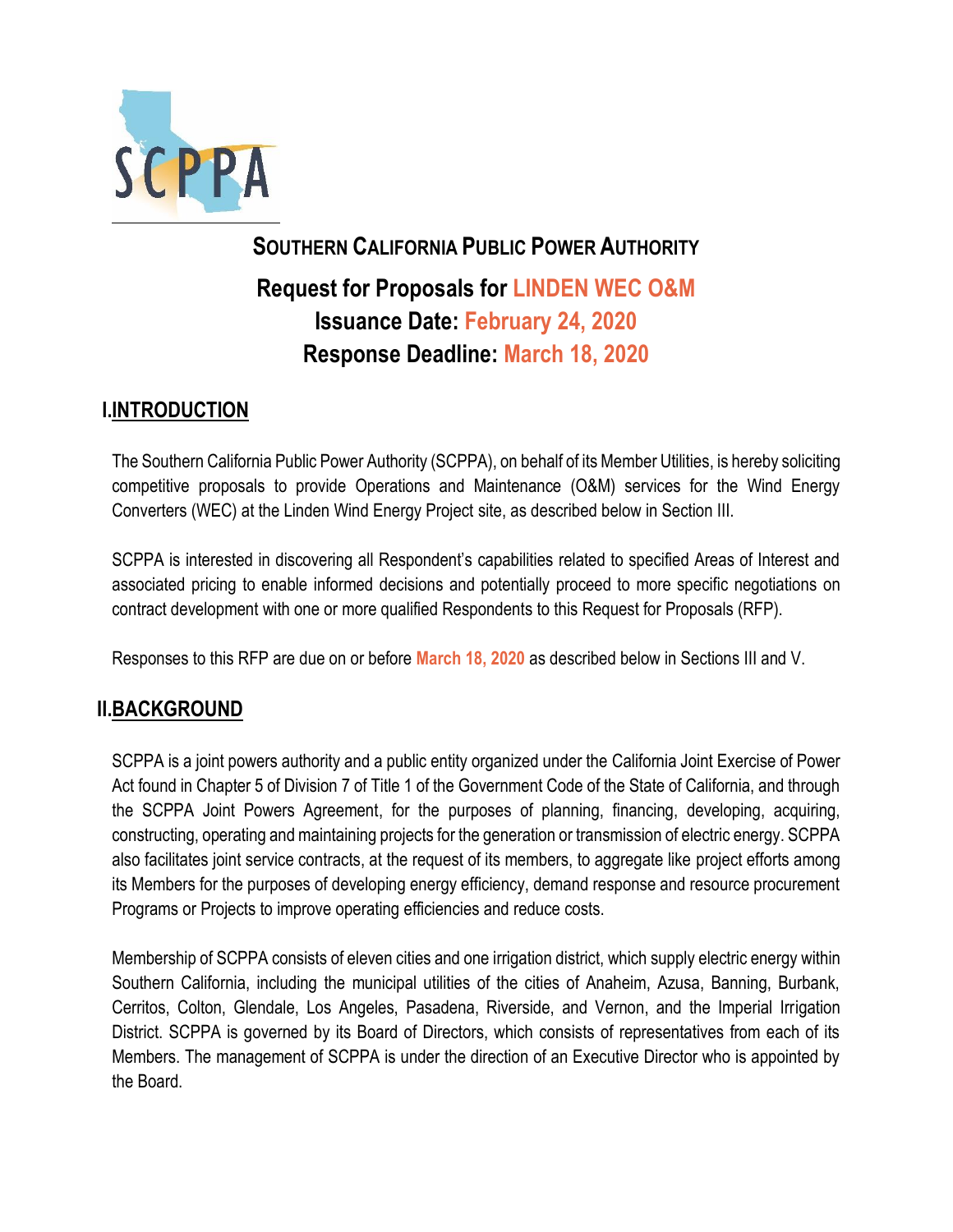# **SCPPALINDEN WEC O&M RFP – February 24, 2020**

Any service contract subsequently entered into by SCPPA pursuant to this RFP would be used directly by the interested party to serve their respective utility customers' needs. The service and work products will be ordered and approved directly by SCPPA and/or the applicable Members and the billing will be administered through SCPPA.

The Linden Wind Project is a 50-Megawatt (MW) wind facility consisting of 25 2-MW REpower MM92 WEC, spread over approximately 1,880 acres. This site is located in Klickitat County, Washington, 5 miles from Goldendale.

The WECs consist of a tower, a turbine nacelle, blades, controller, control panels, converters, any VAR control technology, wind vanes, FAA lighting, grounding, and anemometers.

## **III.AREAS OF INTEREST**

Included in the O&M service the Respondent must provide the following:

- Scheduled Maintenance, including periodic operational checks and tests, services that require the use of a crane, and regular preventive maintenance required on all WECs in accordance with industry norms, prudent utility practices, and the original equipment manufacturer's (OEM) documents.
- Repair services when necessary due to damage, the occurrence of faults or defects or wear and tear. Other services that are not included as a part of the Scheduled Maintenance may be required for the purpose of achieving and maintaining each WEC in accordance with industry norms, prudent utility practices, and the OEM documents.
- Improvements to increase the availability of life of the WECs, including software updates and the installation or change of parts if requested by the owner/owner's designated representative.
- Technicians and supervisory personnel on-site during normal business hours; 5 days and 40 hours per week. When necessary, personnel should be available to support the facility outside of normal business hours.
- The Human Machine Interface (HMI) on the site is provided by the OEM. The Respondent must be able to use the existing control system and SCADA interface or provide a new control system and SCADA interface as part of their proposal allowing for continuous, around-the-clock monitoring, remote and onsite fault clearing, control of the WEC, and operational and performance data processing, without interruption.
- Establish and maintain work clearance procedures for the lockout-tagout of the WECs and safeguard personnel, this includes but is not limited to outage clearance coordination, and callout of local emergency first responders when necessary.
- Provide to owner/owner's designated representative all data available and used by successful Respondent for the performance of these services.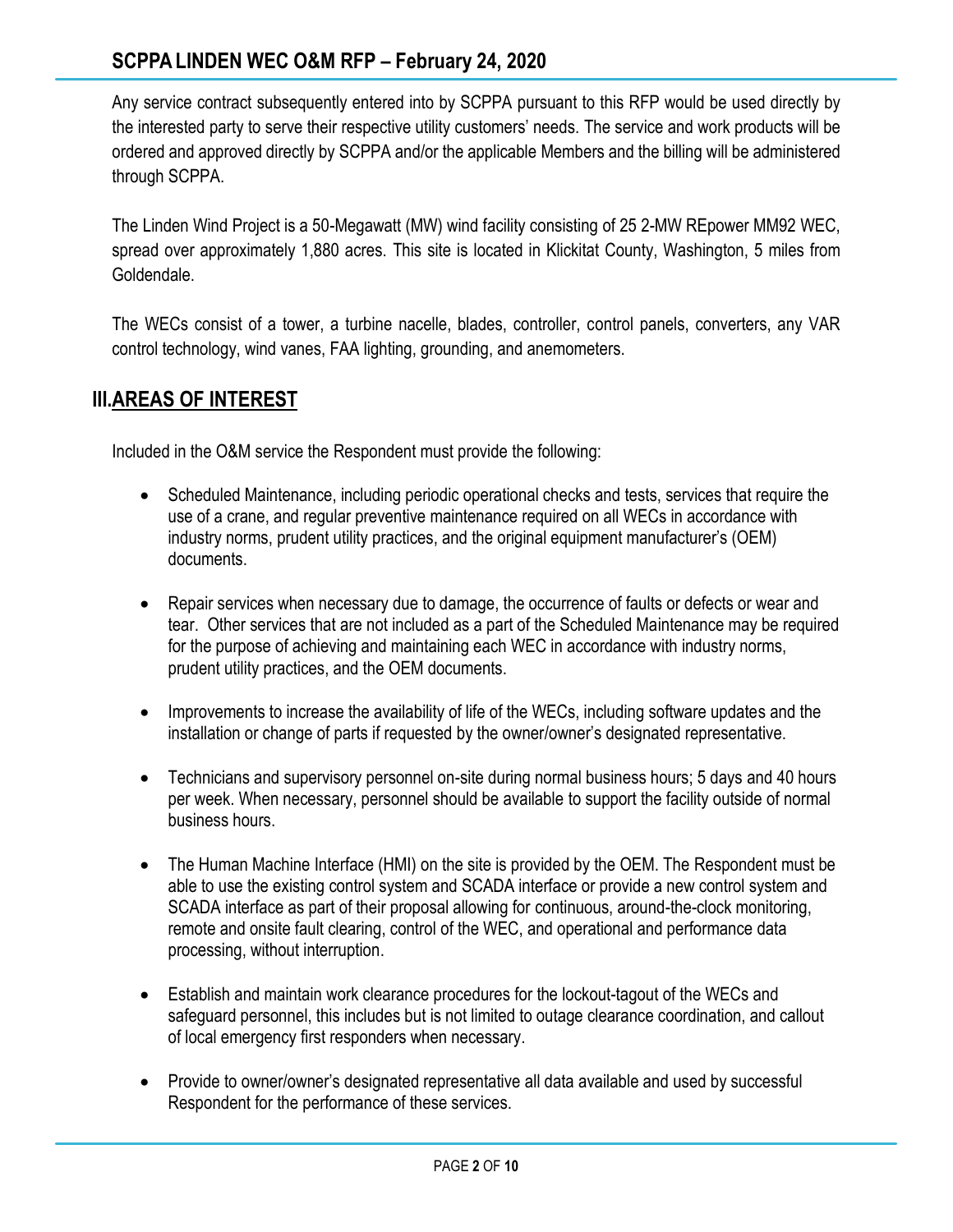- Handling and management of all on-site Hazardous Materials and all wastes generated by or used in the performance of any services provided, including permitting and regulatory reporting.
- Oversight and coordination of planned and unplanned outages involving the WECs as directed by the owner or owner's representatives.
- Employee training necessary to perform the services described in compliance with industry norms, prudent utility practices, and the original equipment manufacturer's (OEM) documents. Owner and Owner's designated representative may request safety training for site-specific climbing equipment, emergency descent devices, and rescues.
- Procurement and maintenance services for a running stock of Spare Parts and Consumables to be stored on-site in owner's warehouse necessary to conduct periodic maintenance or common repairs. Spare Parts and Consumables kept onsite shall be considered the Owner's property once received and an updated budget, cost and stock list must be provided to owner and owner's designated representative periodically.

Preliminary terms and conditions are included as Attachment 1 for review. Initial concerns or comments to be included with Proposal.

Respondent to include pricing for the following pay structures in consideration of the terms and conditions listed in Attachment 1:

- Fixed Fee for all Scheduled Maintenance and Repairs:
	- $\circ$  All services defined in Exhibit B of Attachment 1 to be included in the Fixed Fee as defined in 7.1 of Attachment 1.
- Fixed Fee for Scheduled Maintenance and Cost Plus for Repairs:
	- o All services defined in Exhibit B of Attachment 1to be included in the Fixed Fees defined in 7.1 of Attachment 1, excluding section A) 2) Performance of Repair Services. A) 2) Performance of Repair Services to be included in the Reimbursable Expenses as defined in 7.2 of Attachment 1
- Fixed Fee for administration and Staffing and Cost Plus for Scheduled Maintenance and Repairs:
	- $\circ$  Services defined in Exhibit B of Attachment 1 to be included in the Fixed Fee as defined in 7.1 of Attachment 1 are A) 3) Operation of all WECs in accordance with Owner's requirements; B) Administration and Reporting Requirements; D) Permit Obligations; and F) Travel to and from Wind Plant Site . All services defined in Exhibit B of Attachment 1 to be included in Reimbursable Expenses defined in 7.2 of Attachment 1, excluding A) 3) Operation of all WECs in accordance with Owner's requirements; B) Administration and Reporting Requirements; D) Permit Obligations; and F) Travel to and from Wind Plant Site.

Proposals will be evaluated considering qualitative and quantitative factors including price, experience, control system integration, financial standing, organizational structure, and degree of objections to terms and condition.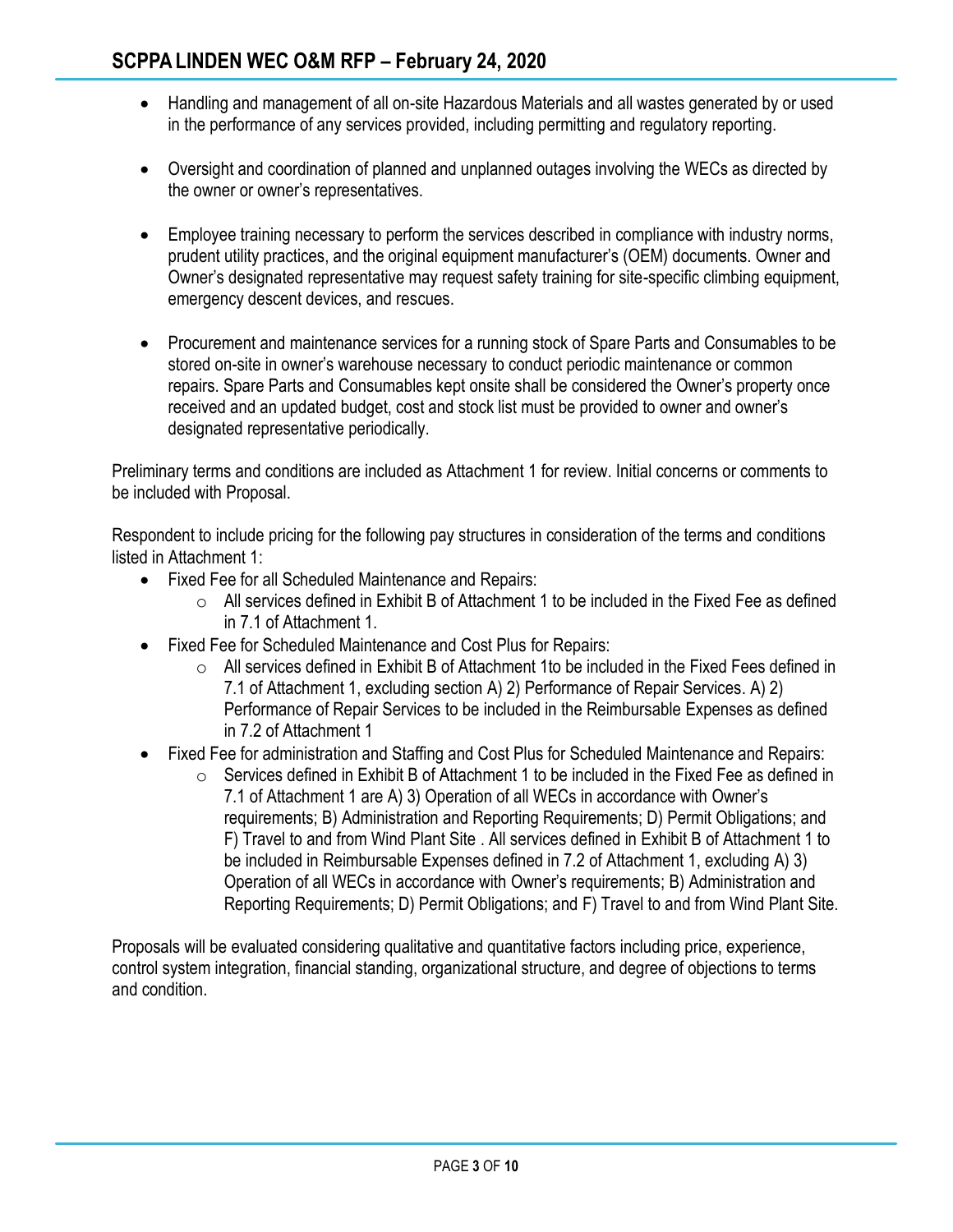# **Timeline / Schedule\***

| <b>SCPPA RFP FOR LINDEN WEC O&amp;M SELECTION PROCESS</b> |                       |
|-----------------------------------------------------------|-----------------------|
| <b>SCHEDULE OF REQUIREMENTS</b>                           | <b>TARGET DATE(S)</b> |
| <b>Publish RFP</b>                                        | 2/24/2020             |
| <b>Respondents Conference</b>                             | 3/2/2020              |
| Site Inspection                                           | 3/3/2020 to 3/6/2020  |
| Deadline to submit question to SCPPA                      | 3/6/2020              |
| Issue Responses to Q&A from Respondents                   | 3/11/2020             |
| <b>RFP Submissions Due</b>                                | 3/18/2020             |
| <b>Issue Request for Clarification from SCPPA</b>         | 3/20/2020             |
| Selection of Respondent                                   | 3/27/2020             |
| <b>SCPPA Board Award</b>                                  | 4/16/2020             |

**\***Timeline/Schedule is subject to change.

## **IV. PROPOSAL SUBMISSION REQUIRED ELEMENTS**

#### **1. TRANSMITTAL LETTER CONTENT:**

- **A.** A brief statement of the Respondent's understanding of the work to be done and commitment to perform the work as scheduled, including:
	- **I.** statement of work specifications; and
	- **II.** reference to any proposed contractual terms and conditions required by the Respondent; and
	- **III.** a summary of exceptions taken to the RFP requirements; and
	- **IV.** any and all expectations from SCPPA including, but not limited to: requirements definitions, strategy refinement, and staffing requirements to support the proposed project or program implementation.
- **B.** An officer authorized to bind must sign the proposal on behalf of the Respondent and must include the following declarations on the transmittal letter:

"This proposal is genuine, and not sham or collusive, nor made in the interest or in behalf of any person not herein named; the Respondent has not directly or indirectly induced or solicited any other Respondent to put in a sham bid, or any other person, firm or corporation to refrain from submitting a proposal; and the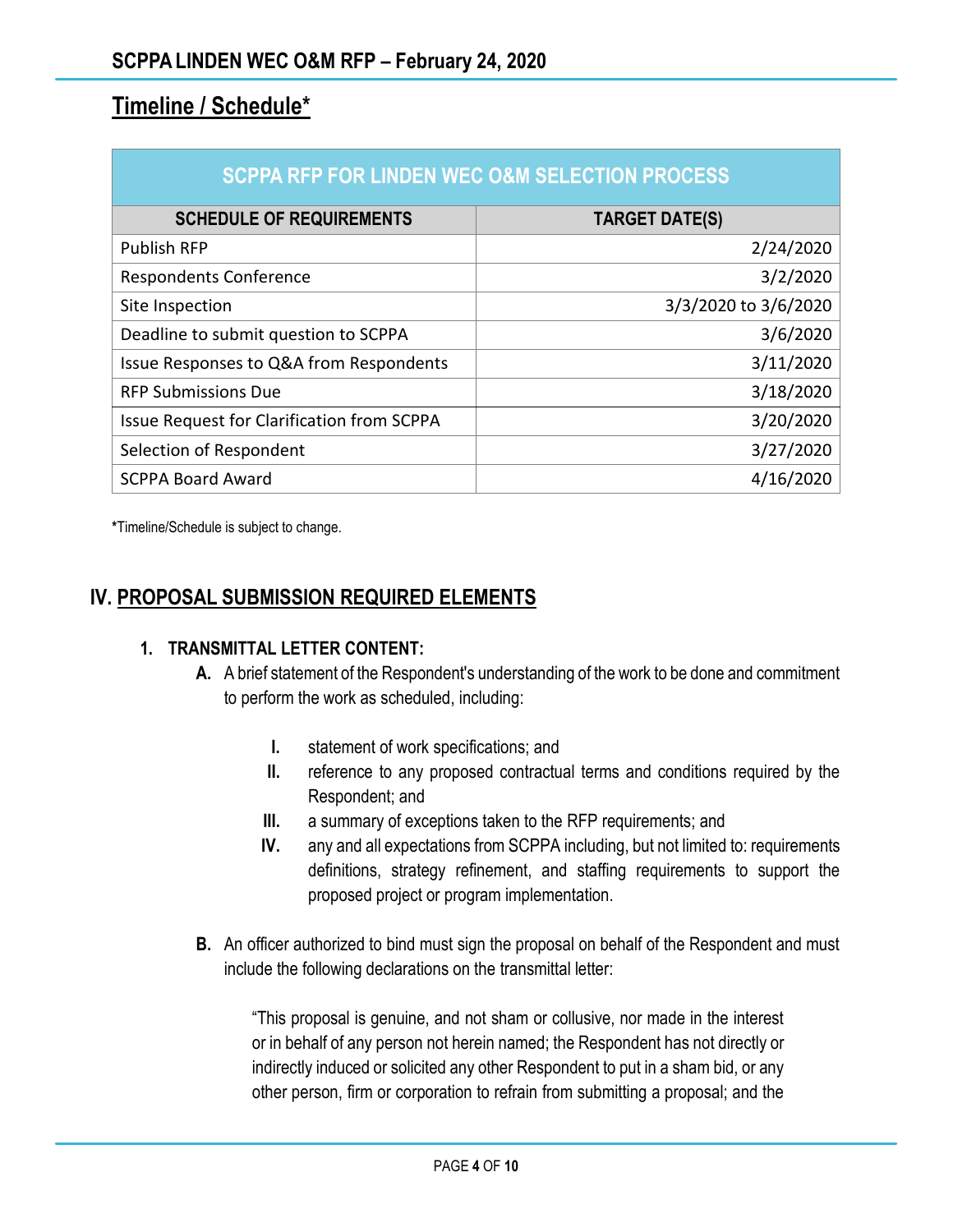Respondent has not in any manner sought by collusion to secure for themselves an advantage over any other Respondent."

## **2. RESPONDENT INFORMATION**:

Provide legal name of Company or Individual, physical street address, the name(s) and title(s) of the individual(s) authorized to represent the Respondent, including telephone number(s) and email address(es).

#### **3. PROPOSAL:**

Proposals must include a description of the proposed project or program, how it meets (or does not meet) each of the objectives of this RFP, and a detailed description addressing all of the Areas of Interest. Respondents may also include additional services, products, tasks, task elements and/or functions that may not be part of or included in the RFP, but are deemed by the Respondent to be pertinent and potentially valuable to SCPPA or its Members. SCPPA will have full discretionary authority to consider, accept and/or reject without cause such supplemental information that is not directly requested, included in or made part of the RFP.

#### **4. FEES:**

Pricing in all Proposals should be made based on good faith estimates of the requirements defined in this RFP. Please include all necessary details of specific examples or estimates of the fees, labor rates and service charges. Describe how the fees, rates or charges will be determined. Respondents shall also be prepared to provide a breakdown of the applicable overheads and fringe benefit costs that are part of any labor rates and other direct costs associated with the services to be performed.

#### **5. EXPERIENCE:**

Respondent shall clearly identify project participants and management team, including:

- **A.** Describe your firm's experience as may be applicable to this RFP, your organizational structure, management qualifications, and other contract related qualifications, including number of years firm has been in business.
- **B.** Specify key employees and describe their qualifications, experience and duties related to this RFP, including the office location(s) where work will be performed, in addition to the physical street address referenced above.
- **C.** Provide a commitment statement for the retention and use of key employees as proposed, their availability to initiate and sustain the proposal, as well as planned supplemental employees if key personnel are not available to assure project delivery.
- **D.** State whether Respondent will use subcontractors to perform services pursuant to the contract. Should the use of subcontractors be offered, the Respondent shall provide the same assurances of competence for the subcontractor, plus the demonstrated ability to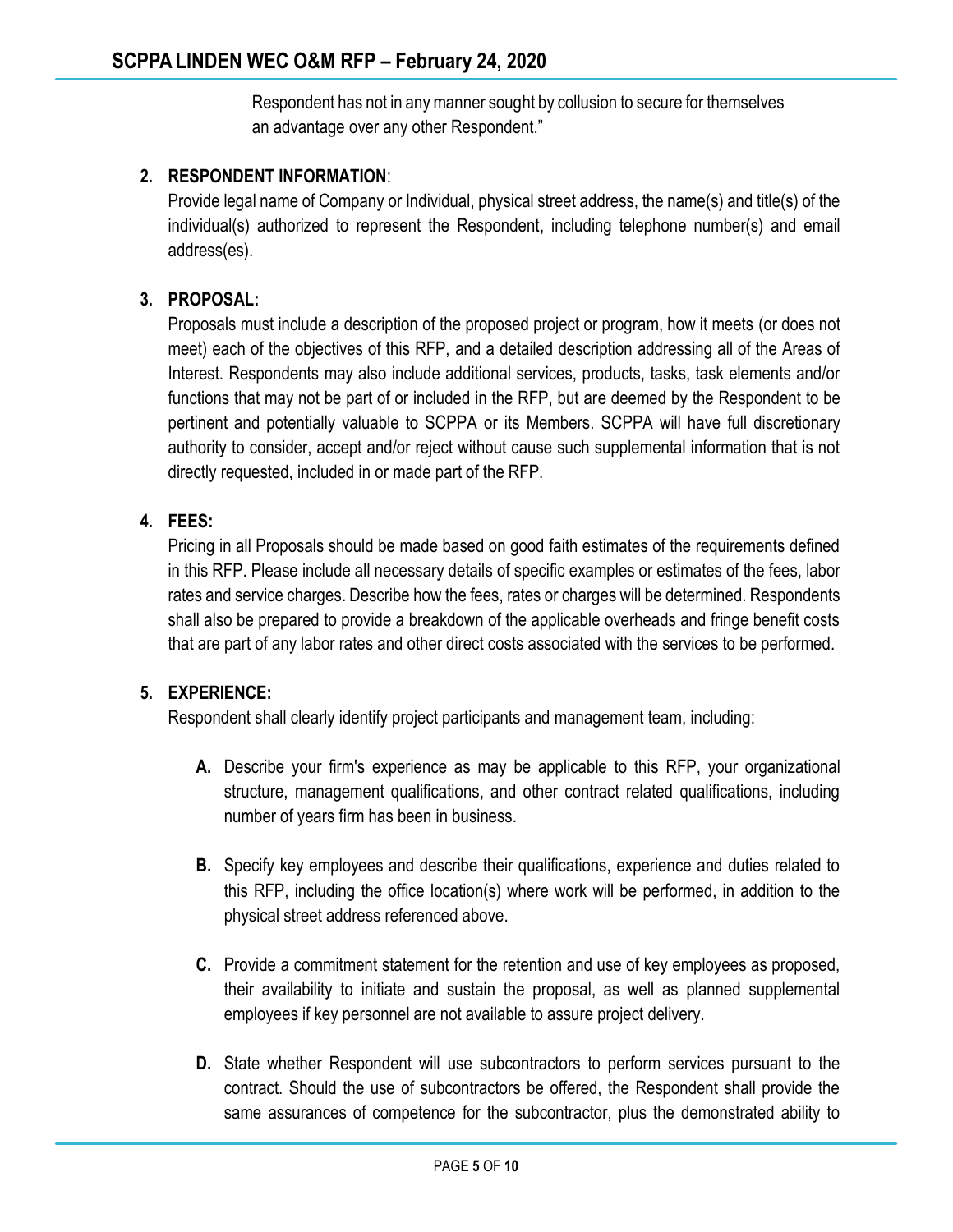manage and supervise the subcontracted work. Subcontractors shall not be allowed to further subcontract with others for work. The provisions of any contract resulting from this RFP shall apply to all subcontractors in the same manner as to the Respondent.

**E.** Respondent shall indicate any and all pending litigation that could affect the viability of Respondent's proposal, continuance of existing contracts, operation or financial stability.

## **6. REFERENCES:**

- **A.** Describe whether the Respondent has, within the last five (5) years, rendered any service to SCPPA or any of SCPPA's Members, either as a contractor or subcontractor, either under the current Respondent's name or any other name or organization. If so, please provide details (status as prime or subcontractor, brief description of the contract, contract start and end date, the contract administrator name, and total actual contract expenditures).
- **B.** If the Respondent has not rendered any service within the last five (5) years to SCPPA, any of SCPPA's Members, then please provide references over that period with the details described above including the counterparty for which services were provided.
- **C.** Identify existing related or relevant projects or programs which Respondent developed and/or operates that would demonstrate Respondent's capabilities in this area.
- **D.** Describe relevant program development and implementation experience, approach, and provide a list of references for similar projects completed.

## **V.PROPOSAL SUBMISSION DELIVERY REQUIREMENTS**

A Respondents' conference for interested parties and potential Respondents to ask questions related to this RFP will be held at **01:00 PM (PDT) on March 2, 2020 via WebEx**. Please contact Manuel. Walker@LADWP.com to be added to the WebEx Confrance.

Respondents can schedule a site inspection from **March 3, 2020 through March 6, 2020** by emailing [Manuel.Walker@LADWP.com](mailto:Manuel.Walker@LADWP.com) and [Aaron.Perlman@LADWP.com.](mailto:Aaron.Perlman@LADWP.com) Directions to site will be provided.

The deadline to submit Clarification questions on this RFP will be **4:00 PM (PDT) – March 6, 2020**. All questions should be submitted electronically via email [projects@scppa.org](mailto:projects@scppa.org) referencing **LINDEN WEC O&M** in the subject line. Answers to questions that SCPPA, at its sole determination and discretion, deems to be substantive or that would place the inquisitor at a distinct and unfair advantage to other potential Respondents will be posted on SCPPA's website alongside the solicitation at **<http://scppa.org/page/RFPs-Other>** as soon as a practicable after the date received, but no later than **March 11, 2020.** It is the responsibility of potential Respondents to review this website for any and all postings.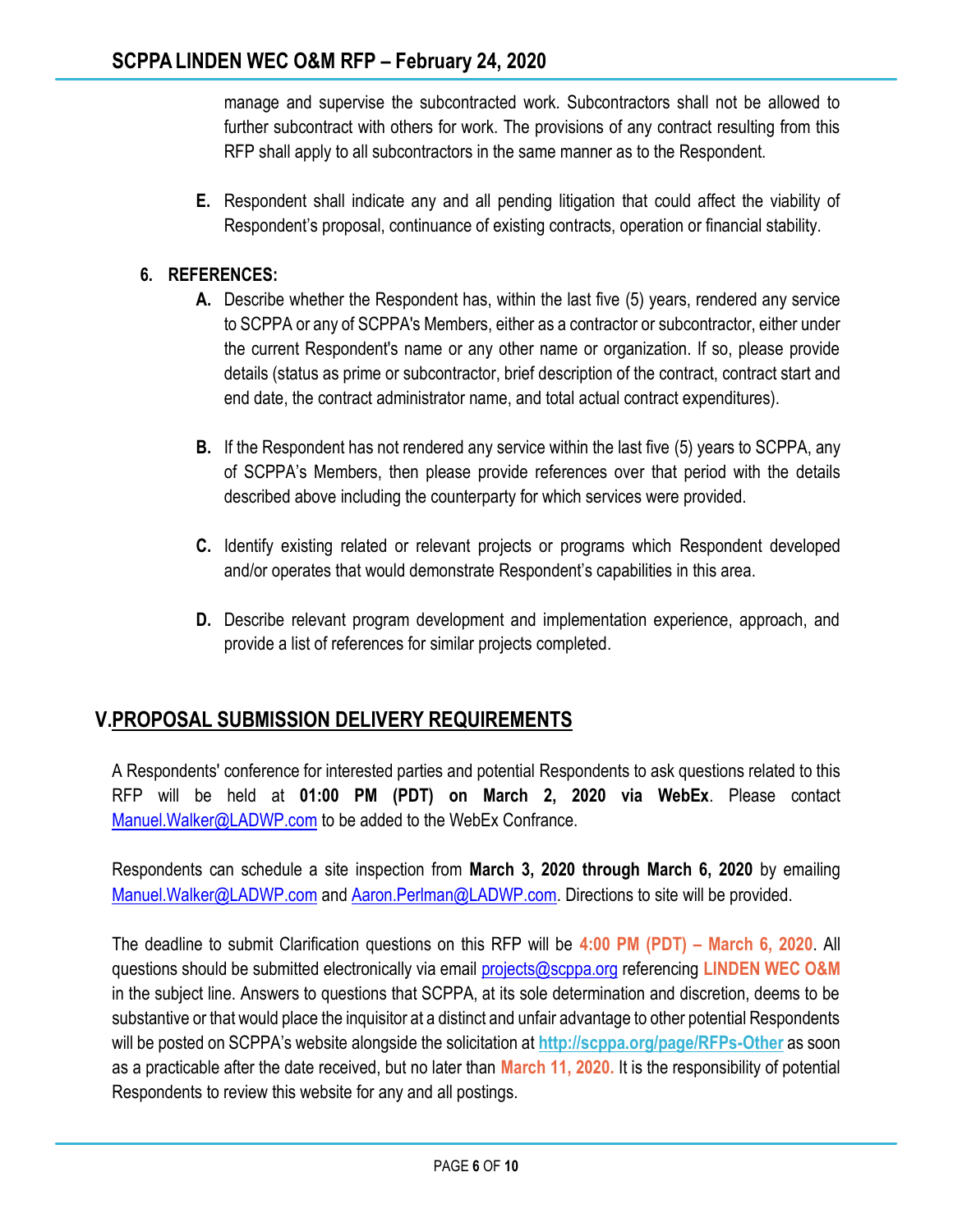One (1) electronic copy of your proposal and any supporting documentation must be delivered to **[projects@scppa.org](mailto:projects@scppa.org)** by no later than **4:00 PM (PDT) – March 18, 2020**.

No contact should be made with the Board of Directors, committees or working group representatives, SCPPA Members concerning this RFP.

All information received by SCPPA in response to this RFP is subject to the California Public Records Act and may be subject to the California Brown Act and all submissions may be subject to review in the event of an audit.

# **VI.TERMS AND CONDITIONS**

- **1.** SCPPA reserves the right to cancel this RFP at any time, reject any and all proposals and to waive irregularities.
- **2.** SCPPA shall determine at its sole discretion the value of any and/or all proposals including price and non-price attributes.
- **3.** Proposals may be sub-divided or combined with other proposals, at SCPPA's sole discretion.
- **4.** SCPPA shall perform an initial screening evaluation to identify and eliminate any proposals that are, for example, not responsive to the RFP, do not meet the minimum requirements set forth in the RFP, are not economically competitive with other proposals, or are submitted by Respondents that lack appropriate creditworthiness, sufficient financial resources, or qualifications to provide dependable and reliable services for this RFP.
- **5.** SCPPA reserves the right to submit follow up questions or inquiries to request clarification of information submitted and to request additional information from any one or more of the Respondents.
- **6.** SCPPA reserves the right, without qualification and in its sole discretion, to accept or reject any or all proposals for any reason without explanation to the Respondent, or to make any award to that Respondent, who, in the opinion of SCPPA, will provide the most value to SCPPA and its Members.
- **7.** SCPPA may decline to enter into any potential engagement agreement or contract with any Respondent, terminate negotiations with any Respondent, or to abandon the request for proposal process in its entirety.
- **8.** SCPPA reserves the right to make an award, at its sole discretion, irrespective of price or technical ability, if SCPPA determines that to do so would result in the greatest value to SCPPA and its Members.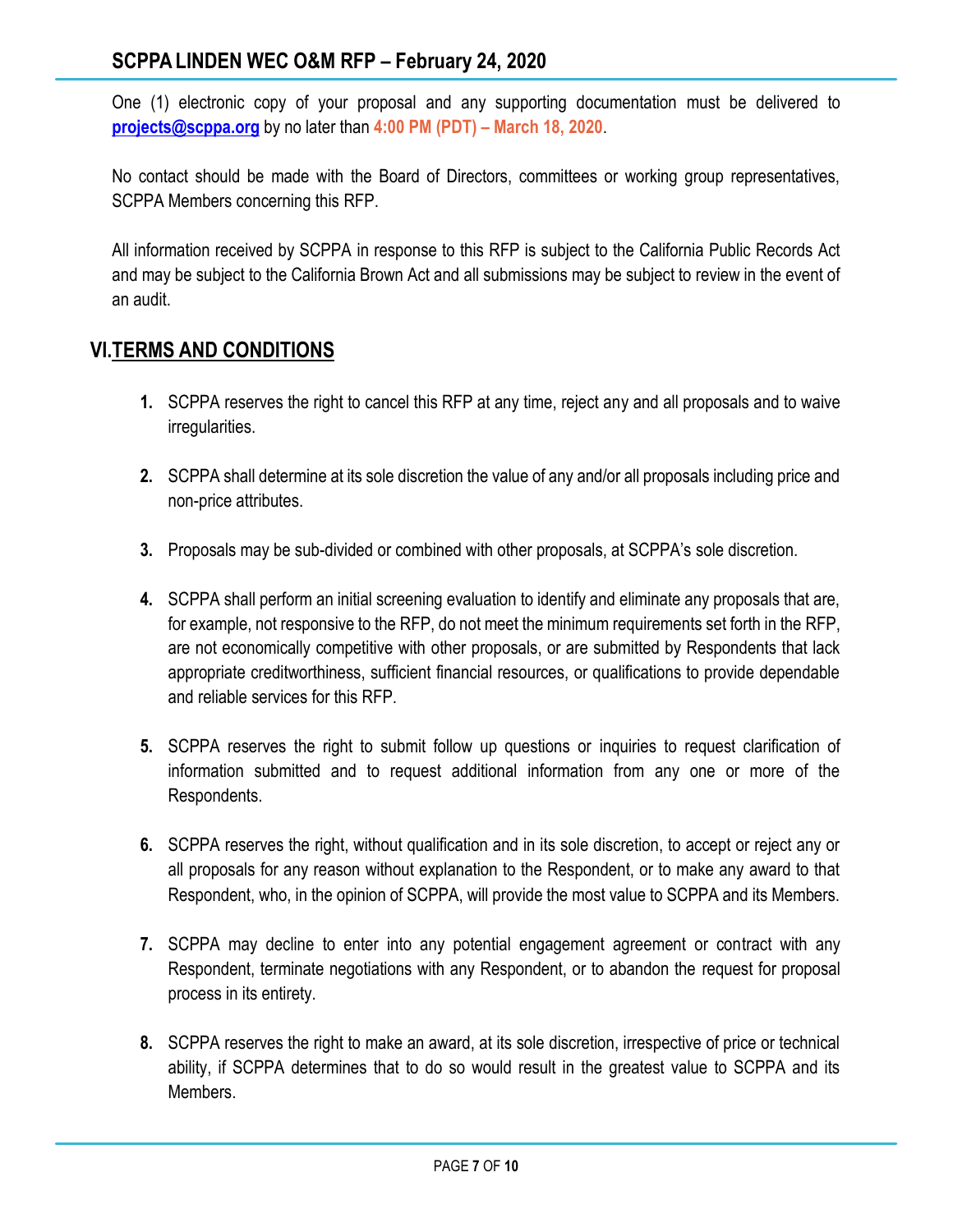- **9.** Those Respondents who submit proposals agree to do so without legal recourse against SCPPA, its Members, their directors, officers, employees and agents for rejection of their proposal(s) or for failure to execute or act on their proposal for any reason.
- **10.** SCPPA shall not be liable to any Respondent or party in law or equity for any reason whatsoever for any acts or omissions arising out of or in connection with this RFP.
- **11.** SCPPA shall not be liable for any costs incurred by any Respondents in preparing any information for submission in connection with this RFP process or any and all costs resulting from responding to this RFP. Any and all such costs whatsoever shall remain the sole responsibility of the Respondent.
- **12.** SCPPA may require certain performance assurances from Respondents prior to entering into negotiations for work that may result from this RFP. Such assurances may potentially include a requirement that Respondents provide some form of performance security.
- **13.** Prior to contract award, the successful Respondent shall supply a detailed breakdown of the applicable overheads and fringe benefit costs that are part of the labor rates and other direct costs associated with the services to be performed.
- **14.** SCPPA Members, either collectively or individually may contact Respondents to discuss or enter into negotiations regarding a proposal. SCPPA is not responsible or liable for individual Members interactions with the Respondent which are not entirely conducted through SCPPA or at SCPPA's option or election to engage the Respondent as defined within the RFP.
- **15.** Submission of a Proposal constitutes acknowledgement that the Respondent has read and agrees to be bound by the terms and specifications of this RFP and any addenda subsequently issued by SCPPA.
- **16.** Information in this RFP is accurate to the best of SCPPA's and its Members' knowledge but is not guaranteed to be correct. Respondents are expected to complete all of their due diligence activities prior to entering into any final contract negotiations with SCPPA.
- **17.** SCPPA reserves the right to reject any Proposal for any reason without cause. SCPPA reserves the right to enter into relationships with more than one Respondent, can choose not to proceed with any Respondent with respect to one or more categories of services, and can choose to suspend this RFP or to issue a new RFP that would supersede and replace this RFP.

# **VII.ADDITIONAL REQUIREMENTS FOR PROPOSAL**

**1. CONSIDERATION OF RESPONSES:**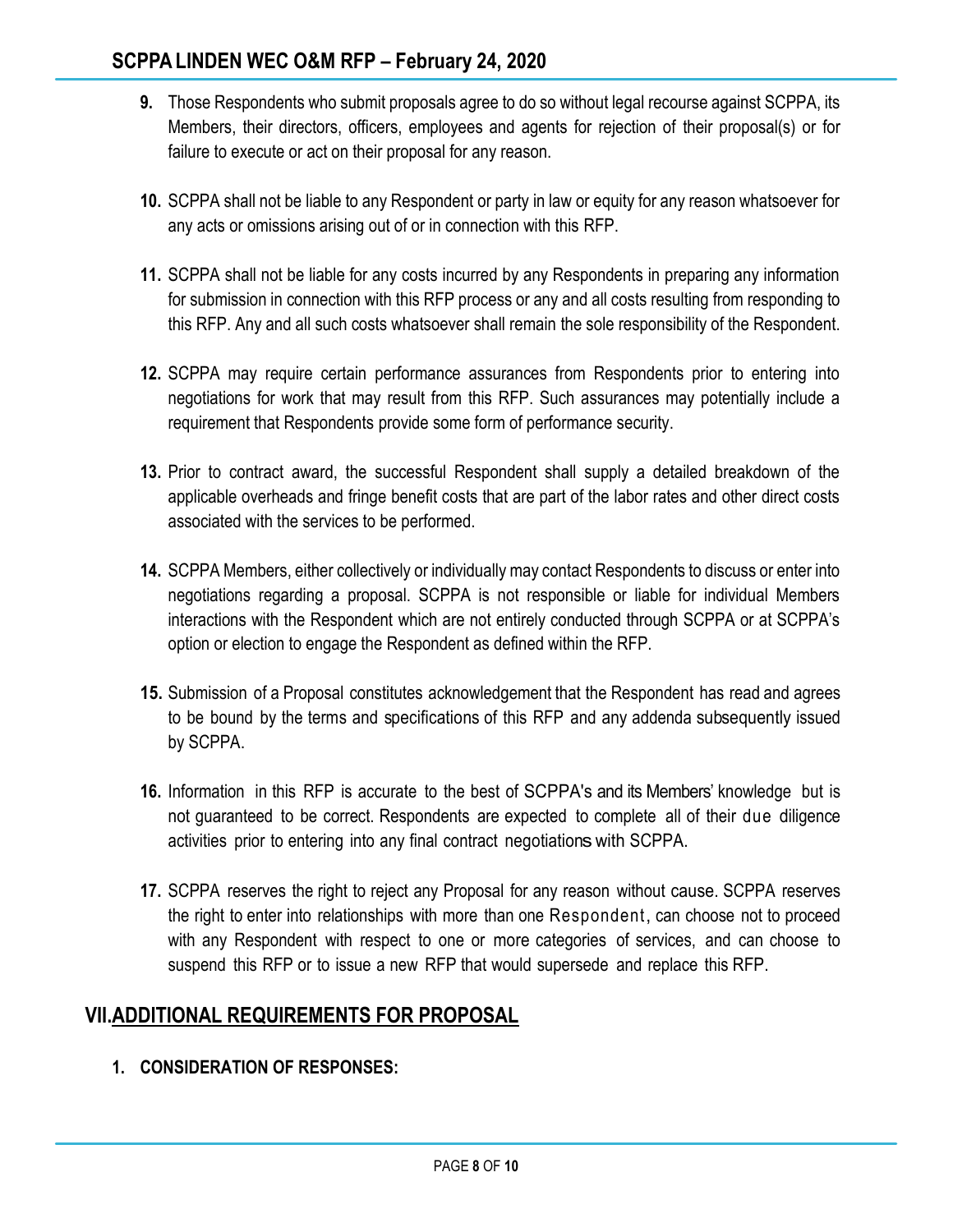Submitted proposals should be prepared simply and economically, without the inclusion of unnecessary promotional materials. Proposals should be submitted on recycled paper that has a minimum of thirty percent (30%) post-consumer recycled content and duplex copied (double-sided pages) where possible.

## **2. INSURANCE, LICENSING, OR OTHER CERTIFICATION:**

If selected, the Respondent will be required to maintain sufficient insurance, licenses, or other required certifications for the type of work being performed. SCPPA or its Members may require specific insurance coverage to be established and maintained during the course of work and as a condition of award or continuation of contract.

## **3. NON-DISCRIMINATION/EQUAL EMPLOYMENT PRACTICES/AFFIRMATIVE ACTION PLAN:**

If selected, the Respondent and each of its known subcontractors may be required to complete and file an acceptable Affirmative Action Plan. The Affirmative Action Plan may be set forth in the form required as a business practice by the Department of Water and Power of the City of Los Angeles which is SCPPA's largest Member.

## **4. LIVING WAGE ORDINANCE:**

If selected, the Respondent may be required to comply with the applicable provisions of the City of Los Angles Living Wage Ordinance and the City of Los Angeles Service Contract Workers Retention Ordinance. The Living Wage Ordinance provisions are found in Section 10.36 of the Los Angeles City Administrative Code; and the Service Contract Workers Retention Ordinance are found in Section 10.37 of the Los Angeles Administrative Code (SCWRO/LW0).

## **5. PREVAILING WAGE RATES:**

If selected, the Respondent will be required to conform to prevailing wage rates applicable to the location(s) where any work is being performed. Workers shall be paid not less than prevailing wages pursuant to determinations of the Director of Industrial Relations as applicable in accordance with the California Labor Code. To access the most current information on effective determination rates, Respondent shall contact:

> Department of Industrial Relations Division of Labor Statistics and Research PO Box 420603, San Francisco, CA 94142-0603 Division Office Telephone: (415) 703-4780 Prevailing Wage Unit Telephone: (415) 703-4774 Web: **[HTTP://WWW.DIR.CA.GOV/DLSR/DPREWAGEDETERMINATION.HTM](http://www.dir.ca.gov/dlsr/DPreWageDetermination.htm)**

## **6. CHILD SUPPORT POLICY:**

If selected, Respondent may be required to comply with the City of Los Angeles Ordinance No. 172401, which requires all contractors and subcontractors performing work to comply with all reporting requirements and wage-earning assignments and wage-earning assignments relative to court ordered child support.